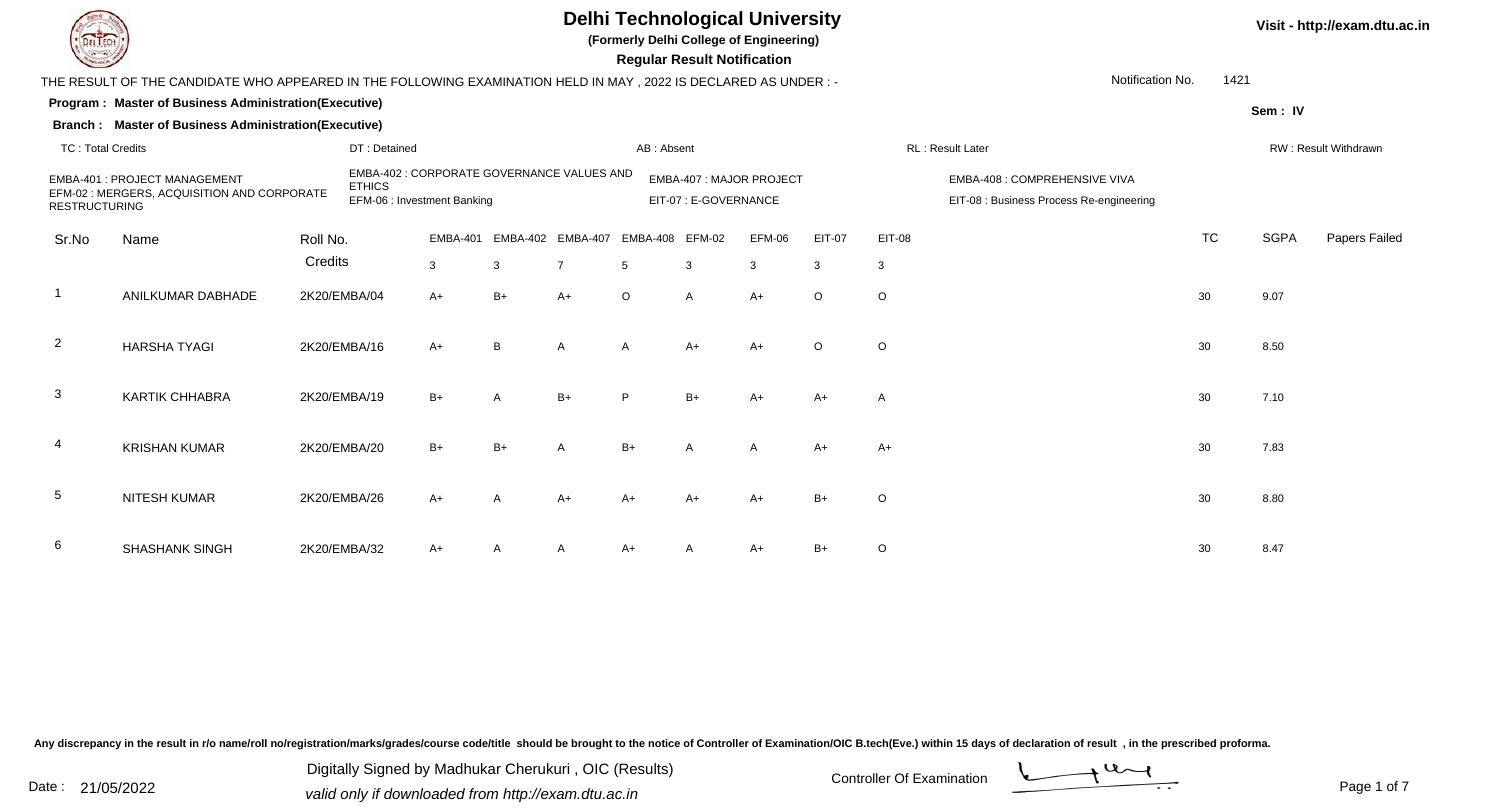**(Formerly Delhi College of Engineering)**

 **Regular Result Notification**

| $\tilde{}$               |                                                                                                                 |              |                                                                                            |              |                                            |                | 11998181 1199811 11911119811911 |              |                          |              |                                              |                                                                          |           |             |                      |
|--------------------------|-----------------------------------------------------------------------------------------------------------------|--------------|--------------------------------------------------------------------------------------------|--------------|--------------------------------------------|----------------|---------------------------------|--------------|--------------------------|--------------|----------------------------------------------|--------------------------------------------------------------------------|-----------|-------------|----------------------|
|                          | THE RESULT OF THE CANDIDATE WHO APPEARED IN THE FOLLOWING EXAMINATION HELD IN MAY, 2022 IS DECLARED AS UNDER :- |              |                                                                                            |              |                                            |                |                                 |              |                          |              |                                              | Notification No.                                                         | 1421      |             |                      |
|                          | Program: Master of Business Administration(Executive)                                                           |              |                                                                                            |              |                                            |                |                                 |              |                          |              |                                              |                                                                          |           | Sem: IV     |                      |
|                          | Branch: Master of Business Administration(Executive)                                                            |              |                                                                                            |              |                                            |                |                                 |              |                          |              |                                              |                                                                          |           |             |                      |
| <b>TC: Total Credits</b> |                                                                                                                 |              | DT: Detained                                                                               |              |                                            |                | AB: Absent                      |              |                          |              |                                              | RL: Result Later                                                         |           |             | RW: Result Withdrawn |
| <b>RESTRUCTURING</b>     | EMBA-401 : PROJECT MANAGEMENT<br>EFM-02 : MERGERS, ACQUISITION AND CORPORATE                                    |              | EMBA-402 : CORPORATE GOVERNANCE VALUES AND<br><b>ETHICS</b><br>EFM-06 : Investment Banking |              |                                            |                |                                 |              | EMBA-407 : MAJOR PROJECT |              | ESCM-02 : INTERNATIONAL LOGISTICS MANAGEMENT | EMBA-408 : COMPREHENSIVE VIVA<br>ESCM-04 : SERVICE OPERATIONS MANAGEMENT |           |             |                      |
| Sr.No                    | Name                                                                                                            | Roll No.     |                                                                                            |              | EMBA-401 EMBA-402 EMBA-407 EMBA-408 EFM-02 |                |                                 |              | EFM-06                   | ESCM-02      | ESCM-04                                      |                                                                          | <b>TC</b> | <b>SGPA</b> | Papers Failed        |
|                          |                                                                                                                 | Credits      |                                                                                            | $\mathbf{3}$ | $\mathbf{3}$                               | $\overline{7}$ | $5\overline{5}$                 | $\mathbf{3}$ | $\mathbf{3}$             | $\mathbf{3}$ | 3                                            |                                                                          |           |             |                      |
| $\overline{7}$           | <b>ANJANY KUMAR</b>                                                                                             | 2K20/EMBA/05 |                                                                                            | $\mathsf{A}$ | B                                          | A              | Α                               | A            | A                        | A            | A                                            |                                                                          | 30        | 7.80        |                      |
| 8                        | <b>HAMENDER JAIN</b>                                                                                            | 2K20/EMBA/15 |                                                                                            | A            | $A+$                                       | $\circ$        | $A+$                            | $A+$         | $A+$                     | $A+$         | $A+$                                         |                                                                          | 30        | 9.13        |                      |
| 9                        | <b>KUNAL SETHI</b>                                                                                              | 2K20/EMBA/21 |                                                                                            | $B+$         | A                                          | $\mathsf{A}$   | $\circ$                         | A            | $A+$                     | $A+$         | $A+$                                         |                                                                          | 30        | 8.53        |                      |
| 10                       | MADHURESH KUMAR JHA                                                                                             | 2K20/EMBA/23 |                                                                                            | $B+$         | $A+$                                       | $\circ$        | A                               | $\Omega$     | $\mathsf{A}$             | $\circ$      | Α                                            |                                                                          | 30        | 8.87        |                      |
| 11                       | <b>ROHIT RANJAN</b>                                                                                             | 2K20/EMBA/31 |                                                                                            | B            | $B+$                                       | $B+$           | A                               | $A+$         | $A+$                     | Α            | $B+$                                         |                                                                          | 30        | 7.57        |                      |
| 12                       | SHILPI SINGH                                                                                                    | 2K20/EMBA/33 |                                                                                            | P            | C                                          | $B+$           | B+                              |              | $\overline{A}$           | $B+$         | $B+$                                         |                                                                          | 30        | 6.70        |                      |

Any discrepancy in the result in r/o name/roll no/registration/marks/grades/course code/title should be brought to the notice of Controller of Examination/OIC B.tech(Eve.) within 15 days of declaration of result, in the pr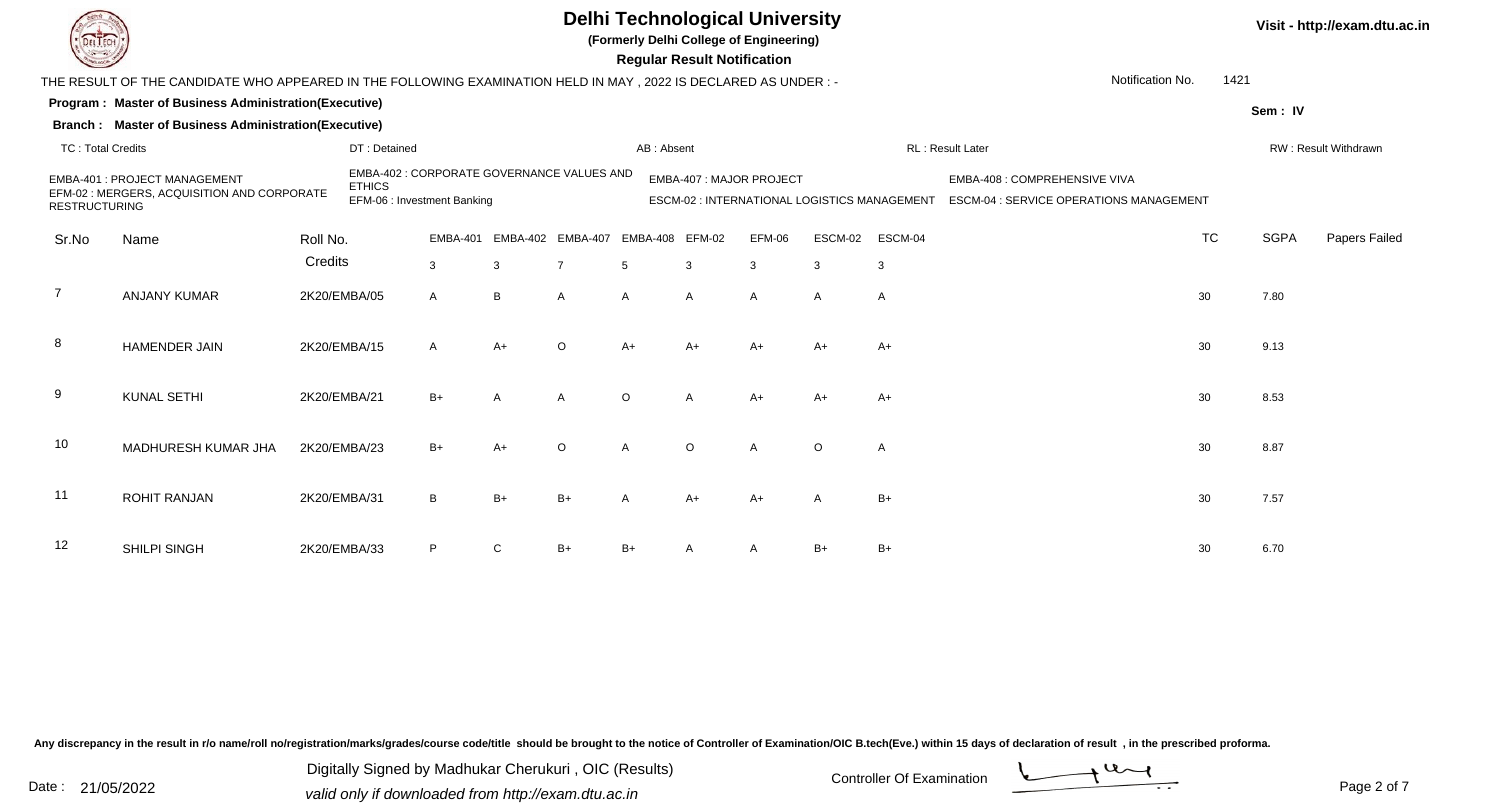

**(Formerly Delhi College of Engineering)**

**Visit - http://exam.dtu.ac.in**

 **Regular Result Notification**

|                                                                                                                                                                                                                     | THE RESULT OF THE CANDIDATE WHO APPEARED IN THE FOLLOWING EXAMINATION HELD IN MAY, 2022 IS DECLARED AS UNDER:- |                                                                                                                    |                 |          |                   |                          |      |                                                                   |                                                                                        |         | Notification No.                                                          | 1421      |             |               |
|---------------------------------------------------------------------------------------------------------------------------------------------------------------------------------------------------------------------|----------------------------------------------------------------------------------------------------------------|--------------------------------------------------------------------------------------------------------------------|-----------------|----------|-------------------|--------------------------|------|-------------------------------------------------------------------|----------------------------------------------------------------------------------------|---------|---------------------------------------------------------------------------|-----------|-------------|---------------|
|                                                                                                                                                                                                                     | Program: Master of Business Administration(Executive)                                                          |                                                                                                                    |                 |          |                   |                          |      |                                                                   |                                                                                        |         |                                                                           |           | Sem: IV     |               |
|                                                                                                                                                                                                                     | Branch: Master of Business Administration(Executive)                                                           |                                                                                                                    |                 |          |                   |                          |      |                                                                   |                                                                                        |         |                                                                           |           |             |               |
| <b>TC: Total Credits</b>                                                                                                                                                                                            |                                                                                                                | DT: Detained                                                                                                       |                 |          |                   | AB: Absent               |      |                                                                   |                                                                                        |         | <b>RL: Result Later</b><br>RW: Result Withdrawn                           |           |             |               |
| EMBA-402 : CORPORATE GOVERNANCE VALUES AND<br>EMBA-401: PROJECT MANAGEMENT<br>ETHICS<br>EHR-07 : Interpersonal Processes and Counseling Skills for<br>EHR-03 : ORGANIZATIONAL CHANGE AND<br>DEVELOPMENT<br>Managers |                                                                                                                |                                                                                                                    |                 |          |                   |                          |      | EMBA-407 : MAJOR PROJECT<br>EIT-05 : MOBILE COMMERCE AND SECURITY |                                                                                        |         | EMBA-408 : COMPREHENSIVE VIVA<br>EIT-08 : Business Process Re-engineering |           |             |               |
| Sr.No                                                                                                                                                                                                               | Name                                                                                                           | Roll No.                                                                                                           | EMBA-401        |          | EMBA-402 EMBA-407 | EMBA-408 EHR-03          |      | <b>EHR-07</b>                                                     | EIT-05                                                                                 | EIT-08  |                                                                           | <b>TC</b> | <b>SGPA</b> | Papers Failed |
|                                                                                                                                                                                                                     |                                                                                                                | Credits                                                                                                            | $\mathbf{3}$    | 3        | $\overline{7}$    | 5                        | 3    | 3                                                                 | 3                                                                                      | 3       |                                                                           |           |             |               |
| 13                                                                                                                                                                                                                  | Shiwangi Gupta                                                                                                 | 2K20/EMBA/37                                                                                                       | $B+$            | B        | A                 | $B+$                     | A+   | А                                                                 | A                                                                                      | A       |                                                                           | 30        | 7.63        |               |
| <b>DEVELOPMENT</b>                                                                                                                                                                                                  | <b>EMBA-401: PROJECT MANAGEMENT</b><br>EHR-03 : ORGANIZATIONAL CHANGE AND                                      | EMBA-402 : CORPORATE GOVERNANCE VALUES AND<br>ETHICS<br>EHR-07 : Interpersonal Processes and Counseling Skills for |                 |          |                   | EMBA-407 : MAJOR PROJECT |      | ESCM-02 : INTERNATIONAL LOGISTICS MANAGEMENT                      | <b>EMBA-408 : COMPREHENSIVE VIVA</b><br><b>ESCM-04 : SERVICE OPERATIONS MANAGEMENT</b> |         |                                                                           |           |             |               |
| Sr.No                                                                                                                                                                                                               | Name                                                                                                           | Roll No.                                                                                                           | <b>EMBA-401</b> | EMBA-402 | <b>EMBA-407</b>   | EMBA-408 EHR-03          |      | <b>EHR-07</b>                                                     | ESCM-02                                                                                | ESCM-04 |                                                                           | <b>TC</b> | <b>SGPA</b> | Papers Failed |
|                                                                                                                                                                                                                     |                                                                                                                | Credits                                                                                                            | $\mathbf{3}$    | 3        | $\overline{7}$    | 5                        | 3    | 3                                                                 | 3                                                                                      | 3       |                                                                           |           |             |               |
| 14                                                                                                                                                                                                                  | ABHRADEEP GOSWAMI                                                                                              | 2K20/EMBA/02                                                                                                       | $B+$            | $\circ$  | $A+$              | A                        | $A+$ | $A+$                                                              | A                                                                                      | A+      |                                                                           | 30        | 8.63        |               |
| 15                                                                                                                                                                                                                  | <b>ATUL BHARTI</b>                                                                                             | 2K20/EMBA/09                                                                                                       | A               | A        | A                 | <sub>B</sub>             | A+   | A+                                                                | A                                                                                      | $A+$    |                                                                           | 30        | 7.97        |               |

Any discrepancy in the result in r/o name/roll no/registration/marks/grades/course code/title should be brought to the notice of Controller of Examination/OIC B.tech(Eve.) within 15 days of declaration of result, in the pr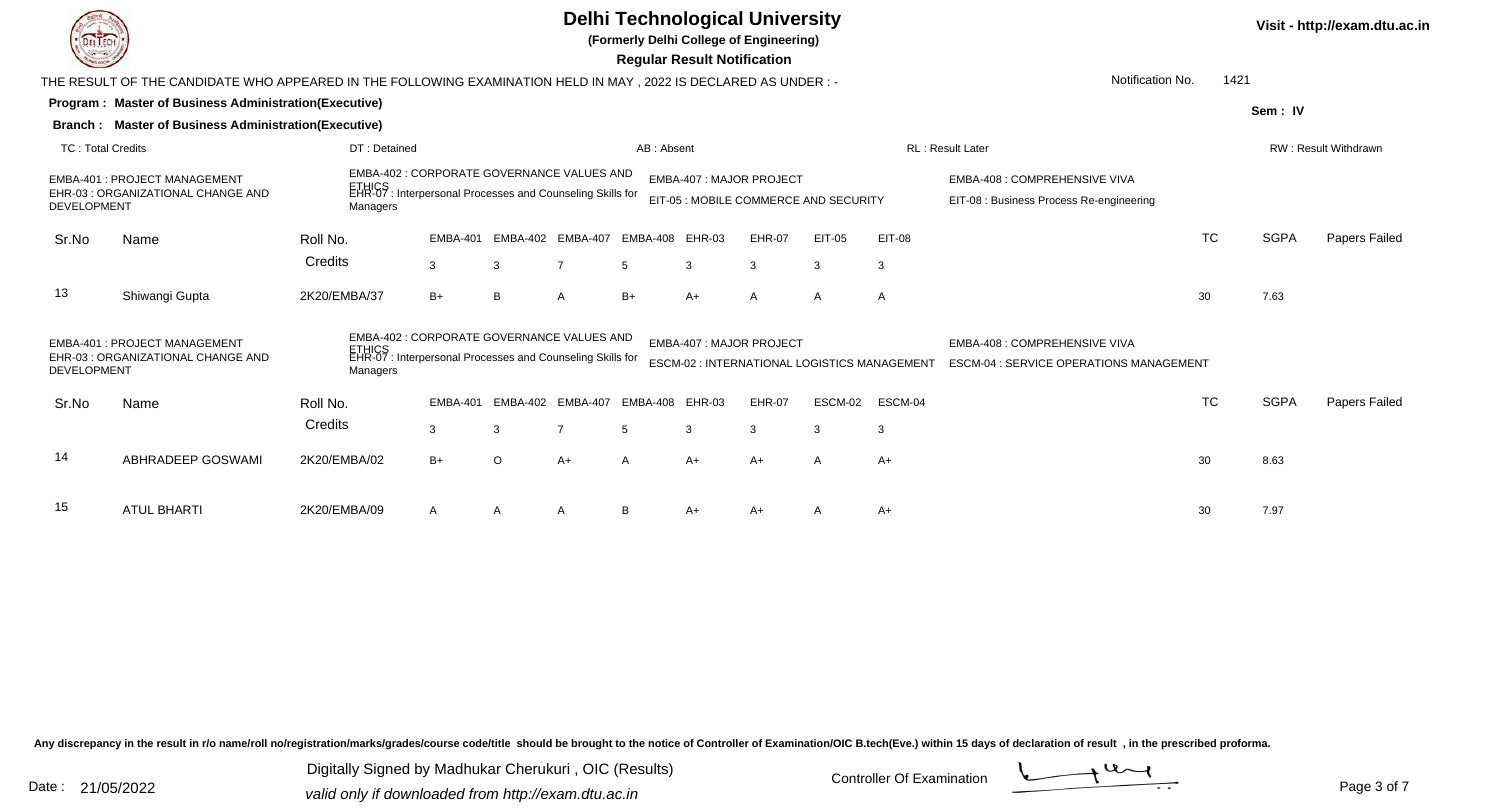

**(Formerly Delhi College of Engineering)**

 **Regular Result Notification**

|                          | THE RESULT OF THE CANDIDATE WHO APPEARED IN THE FOLLOWING EXAMINATION HELD IN MAY, 2022 IS DECLARED AS UNDER :- |                     |                                                                                        |      |                                     |                                    |                |                         |                                           |                    | Notification No.                                             | 1421      |             |                      |
|--------------------------|-----------------------------------------------------------------------------------------------------------------|---------------------|----------------------------------------------------------------------------------------|------|-------------------------------------|------------------------------------|----------------|-------------------------|-------------------------------------------|--------------------|--------------------------------------------------------------|-----------|-------------|----------------------|
|                          | Program: Master of Business Administration(Executive)                                                           |                     |                                                                                        |      |                                     |                                    |                |                         |                                           |                    |                                                              |           | Sem: IV     |                      |
|                          | <b>Branch: Master of Business Administration(Executive)</b>                                                     |                     |                                                                                        |      |                                     |                                    |                |                         |                                           |                    |                                                              |           |             |                      |
| <b>TC: Total Credits</b> |                                                                                                                 | DT: Detained        |                                                                                        |      |                                     | AB: Absent                         |                |                         |                                           |                    | RL: Result Later                                             |           |             | RW: Result Withdrawn |
|                          | EMBA-401 : PROJECT MANAGEMENT<br>EIT-05 : MOBILE COMMERCE AND SECURITY                                          | <b>ETHICS</b>       | EMBA-402 : CORPORATE GOVERNANCE VALUES AND<br>EIT-08 : Business Process Re-engineering |      |                                     |                                    |                | EMBA-407: MAJOR PROJECT | EMK-04 : ADVERTISING AND BRAND MANAGEMENT |                    | EMBA-408 : COMPREHENSIVE VIVA<br>EMK-07 : CONSUMER BEHAVIOUR |           |             |                      |
| Sr.No                    | Name                                                                                                            | Roll No.<br>Credits | <b>EMBA-401</b><br>$\mathbf{3}$                                                        | 3    | EMBA-402 EMBA-407<br>$\overline{7}$ | EMBA-408 EIT-05<br>$5\overline{)}$ | 3              | <b>EIT-08</b><br>3      | <b>EMK-04</b><br>3                        | <b>EMK-07</b><br>3 |                                                              | <b>TC</b> | <b>SGPA</b> | Papers Failec        |
| 16                       | <b>ANKIT SINGHAL</b>                                                                                            | 2K20/EMBA/06        | $B+$                                                                                   | A    | A                                   | $B+$                               | A              | $\circ$                 | $A+$                                      | $A+$               |                                                              | 30        | 8.13        |                      |
| 17                       | <b>ANKUR BHAT</b>                                                                                               | 2K20/EMBA/07        | $\mathsf{A}$                                                                           | A    | $B+$                                | $A+$                               | $\mathsf{A}$   | $A+$                    | $A+$                                      | $A+$               |                                                              | 30        | 8.23        |                      |
| 18                       | <b>ARPIT PALIWAL</b>                                                                                            | 2K20/EMBA/08        | $B+$                                                                                   | $B+$ | A                                   | C                                  | A              | $A+$                    | $\overline{A}$                            | $A+$               |                                                              | 30        | 7.50        |                      |
| 19                       | CHANDRASHEKHAR<br><b>TRIPATHI</b>                                                                               | 2K20/EMBA/10        | $B+$                                                                                   | $B+$ | Α                                   | B                                  | A              | $\mathsf{A}$            | A                                         | $\overline{A}$     |                                                              | 30        | 7.47        |                      |
| 20                       | KAPIL KUMAR TYAGI                                                                                               | 2K20/EMBA/18        | A+                                                                                     | A    | $A+$                                | A                                  | $\mathsf{A}$   | $\mathsf{A}$            | $\overline{A}$                            | $A+$               |                                                              | 30        | 8.43        |                      |
| 21                       | KUSHAGRA BHARDWAJ                                                                                               | 2K20/EMBA/22        | $\mathsf{A}$                                                                           | $B+$ | $\mathbf C$                         | $A+$                               | $\overline{A}$ | $A+$                    | $A+$                                      | $A+$               |                                                              | 30        | 7.67        |                      |
| 22                       | <b>MOHIT KUMAR</b>                                                                                              | 2K20/EMBA/25        | $B+$                                                                                   | B    | $B+$                                | $B+$                               | A              | $A+$                    | A                                         | $A+$               |                                                              | 30        | 7.50        |                      |
| 23                       | PIYUSH RAJ GANDHI                                                                                               | 2K20/EMBA/28        | $\mathsf{A}$                                                                           | A    | Α                                   | $\circ$                            | A              | $A+$                    | A+                                        | $A+$               |                                                              | 30        | 8.63        |                      |
| 24                       | PUSHP RANJAN MISHRA                                                                                             | 2K20/EMBA/29        | $\mathsf{A}$                                                                           | B+   | A                                   | A                                  | A              | A                       | $A+$                                      | $A+$               |                                                              | 30        | 8.10        |                      |

Any discrepancy in the result in r/o name/roll no/registration/marks/grades/course code/title should be brought to the notice of Controller of Examination/OIC B.tech(Eve.) within 15 days of declaration of result, in the pr

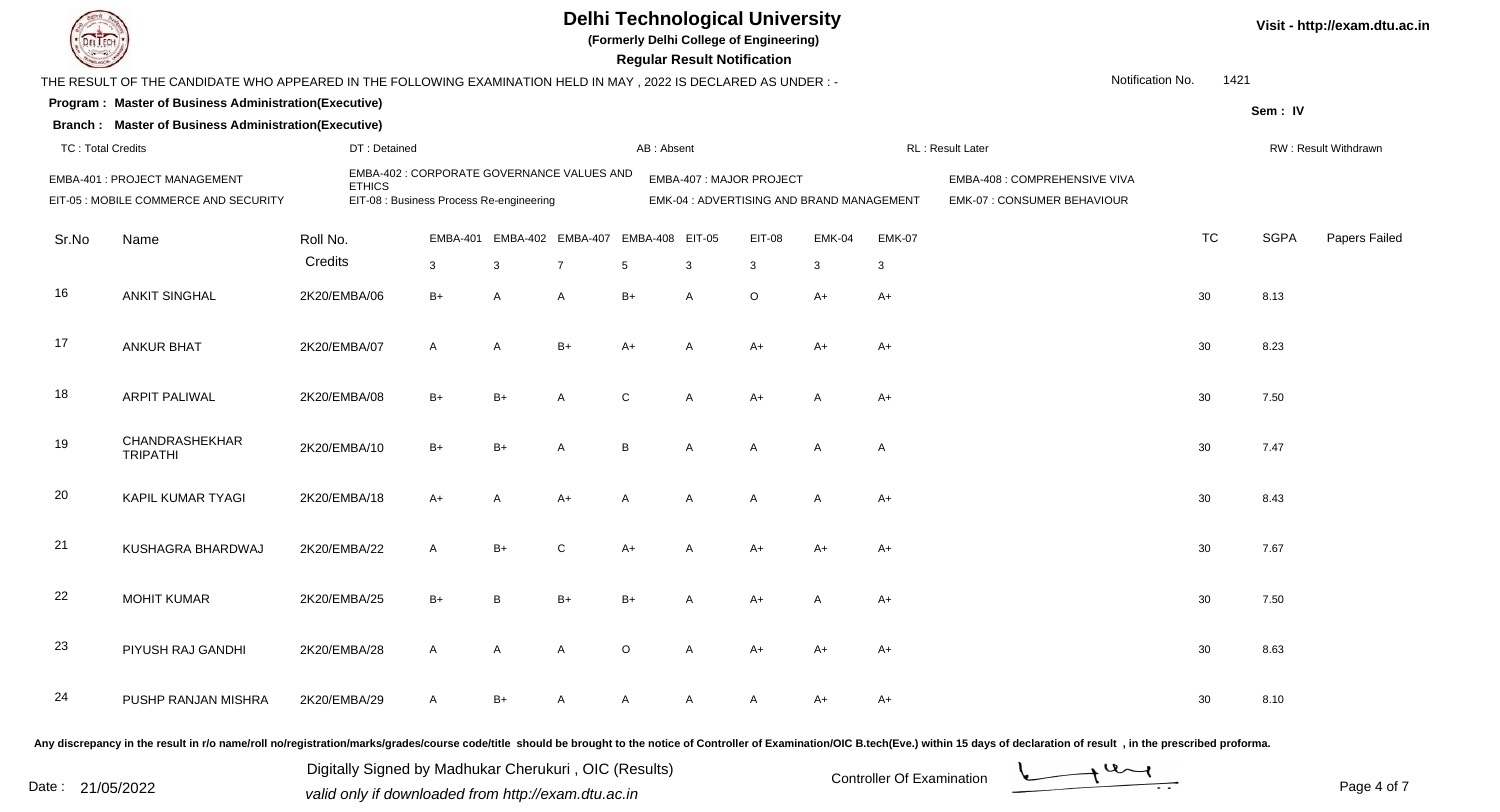Sr.No

25

26

27

TUSHAR GUPTA

## **Delhi Technological University**

**Program : Master of Business Administration(Executive) Regular Result Notification(Formerly Delhi College of Engineering)Sem : IVBranch : Master of Business Administration(Executive)** THE RESULT OF THE CANDIDATE WHO APPEARED IN THE FOLLOWING EXAMINATION HELD IN MAY , 2022 IS DECLARED AS UNDER : -TC : Total Credits DT : Detainedd AB : Absent RL : Result Later RW : Result Withdrawn Notification No. 1421Name Roll No. **Credits** EMBA-401 : PROJECT MANAGEMENT EMBA-402 : CORPORATE GOVERNANCE VALUES AND ETHICS EMBA-407 : MAJOR PROJECT EMBA-408 : COMPREHENSIVE VIVA EIT-05 : MOBILE COMMERCE AND SECURITY EIT-08 : Business Process Re-engineering EMK-04 : ADVERTISING AND BRAND MANAGEMENT EMK-07 : CONSUMER BEHAVIOUREMBA-401 EMBA-402 EMBA-407 EMBA-408 EIT-05 EIT-08 EMK-04 EMK-07 TC SGPA Papers Failed 3 <sup>3</sup> <sup>7</sup> <sup>5</sup> <sup>3</sup> <sup>3</sup> <sup>3</sup> <sup>3</sup> AA B+ A A A A A+ A+  $\lambda$ + A+ 30 8.10 RISHU JAINN 2K20/EMBA/30 B+ A A A A A A+ A+ A+ A+ C A A 30 8.20 SHUBHAMM 2K20/EMBA/34 B B B B+ B+ A A A+

2K20/EMBA/35 B+ B+ A+ B+ B+ A+ <sup>A</sup> A+ <sup>30</sup> 7.97

Any discrepancy in the result in r/o name/roll no/registration/marks/grades/course code/title should be brought to the notice of Controller of Examination/OIC B.tech(Eve.) within 15 days of declaration of result , in the p

Date : 21/05/2022 Valid only if downloaded from http://exam.dtu.ac.in<br>
Date : 21/05/2022 valid only if downloaded from http://exam.dtu.ac.in Digitally Signed by Madhukar Cherukuri , OIC (Results)

Page 5 of 7

**Visit - http://exam.dtu.ac.in**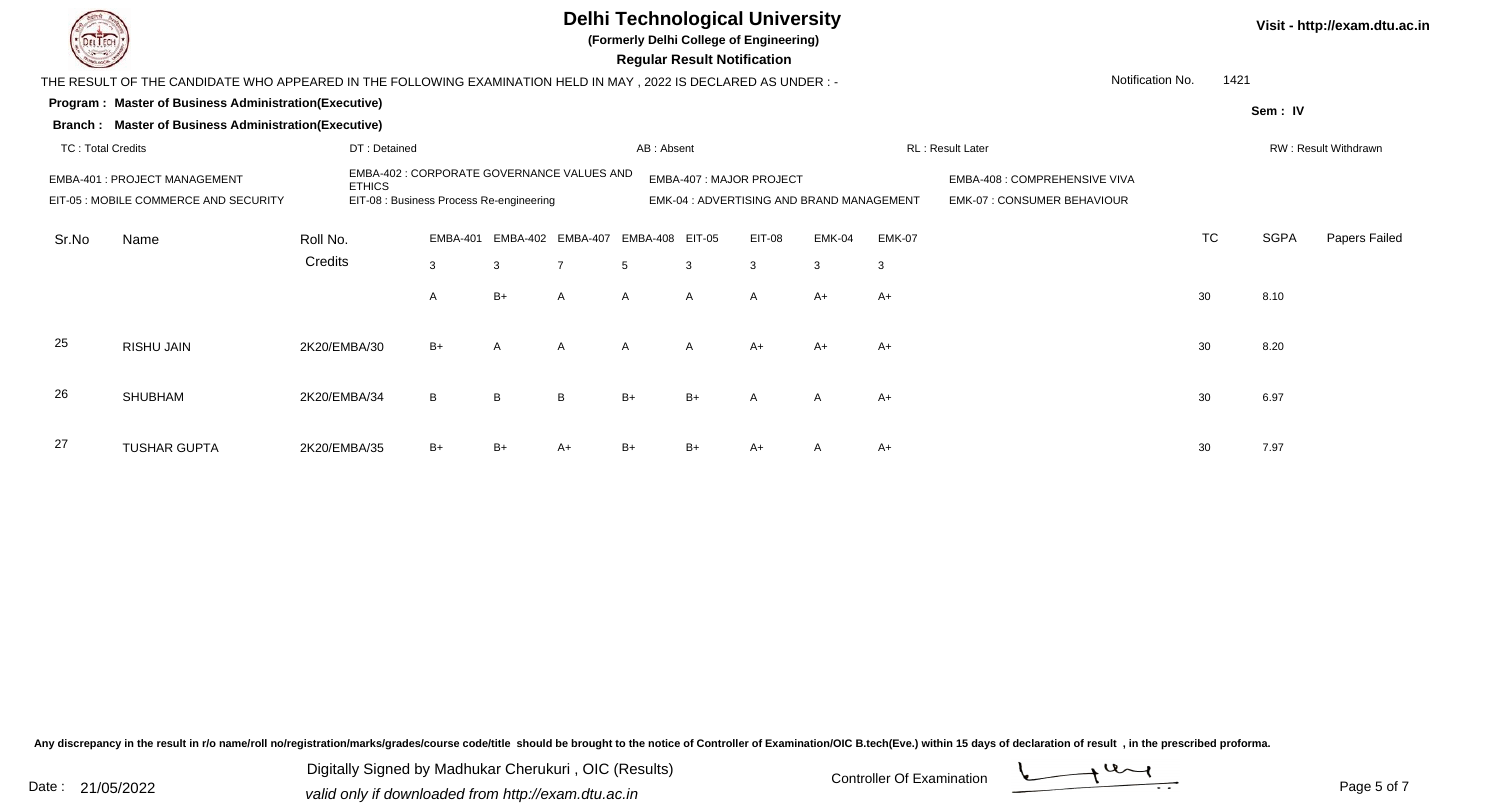

**(Formerly Delhi College of Engineering)**

 **Regular Result Notification**

|                                                                                                                                                                   | THE RESULT OF THE CANDIDATE WHO APPEARED IN THE FOLLOWING EXAMINATION HELD IN MAY , 2022 IS DECLARED AS UNDER :- |              |              |                                     |                |      |                          |                                          |                  |                                                                    | Notification No. | 1421                 |             |               |
|-------------------------------------------------------------------------------------------------------------------------------------------------------------------|------------------------------------------------------------------------------------------------------------------|--------------|--------------|-------------------------------------|----------------|------|--------------------------|------------------------------------------|------------------|--------------------------------------------------------------------|------------------|----------------------|-------------|---------------|
|                                                                                                                                                                   | Program: Master of Business Administration(Executive)                                                            |              |              |                                     |                |      |                          |                                          |                  |                                                                    |                  |                      | Sem: IV     |               |
|                                                                                                                                                                   | <b>Branch: Master of Business Administration(Executive)</b>                                                      |              |              |                                     |                |      |                          |                                          |                  |                                                                    |                  |                      |             |               |
| <b>TC: Total Credits</b>                                                                                                                                          |                                                                                                                  |              |              | AB: Absent                          |                |      |                          |                                          | RL: Result Later |                                                                    |                  | RW: Result Withdrawn |             |               |
| EMBA-402 : CORPORATE GOVERNANCE VALUES AND<br>EMBA-401 : PROJECT MANAGEMENT<br><b>ETHICS</b><br>EIT-07 : E-GOVERNANCE<br>EIT-08 : Business Process Re-engineering |                                                                                                                  |              |              |                                     |                |      | EMBA-407 : MAJOR PROJECT | EMK-04: ADVERTISING AND BRAND MANAGEMENT |                  | EMBA-408 : COMPREHENSIVE VIVA<br><b>EMK-07: CONSUMER BEHAVIOUR</b> |                  |                      |             |               |
| Sr.No                                                                                                                                                             | Name                                                                                                             | Roll No.     |              | EMBA-401 EMBA-402 EMBA-407 EMBA-408 |                |      | <b>EIT-07</b>            | EIT-08                                   | EMK-04           | <b>EMK-07</b>                                                      |                  | <b>TC</b>            | <b>SGPA</b> | Papers Failed |
|                                                                                                                                                                   |                                                                                                                  | Credits      | 3            | $\mathbf{3}$                        | $\overline{7}$ | 5    | 3                        | 3                                        | 3                | 3                                                                  |                  |                      |             |               |
| 28                                                                                                                                                                | <b>DEVINDER SINGH</b>                                                                                            | 2K20/EMBA/13 | B            | $\mathsf{C}$                        | $B+$           | C    | $A+$                     | A+                                       | Α                | $A+$                                                               |                  | 30                   | 7.07        |               |
| 29                                                                                                                                                                | <b>GAURAV KUMAR BUTOLA</b>                                                                                       | 2K20/EMBA/14 | B            | C                                   | $\mathsf{C}$   | B    | A                        | B+                                       | $B+$             | $A+$                                                               |                  | 30                   | 6.37        |               |
| 30                                                                                                                                                                | <b>MILIND SINGHAL</b>                                                                                            | 2K20/EMBA/24 | $\mathsf{C}$ | C                                   | $A+$           | $B+$ | A                        | A                                        | $B+$             | A                                                                  |                  | 30                   | 7.37        |               |
| 31                                                                                                                                                                | PANKAJ KUMAR                                                                                                     | 2K20/EMBA/27 | $\mathsf{A}$ | $\mathsf{A}$                        | $B+$           | A    | A                        | A+                                       | A                | $A+$                                                               |                  | 30                   | 7.97        |               |

Any discrepancy in the result in r/o name/roll no/registration/marks/grades/course code/title should be brought to the notice of Controller of Examination/OIC B.tech(Eve.) within 15 days of declaration of result, in the pr

Digitally Signed by Madhukar Cherukuri, OIC (Results)<br>Date : 21/05/2022 valid only if downloaded from http://oxam.dtu.ac.in Digitally Signed by Madhukar Cherukuri , OIC (Results)valid only if downloaded from http://exam.dtu.ac.in

Page 6 of 7

**Visit - http://exam.dtu.ac.in**